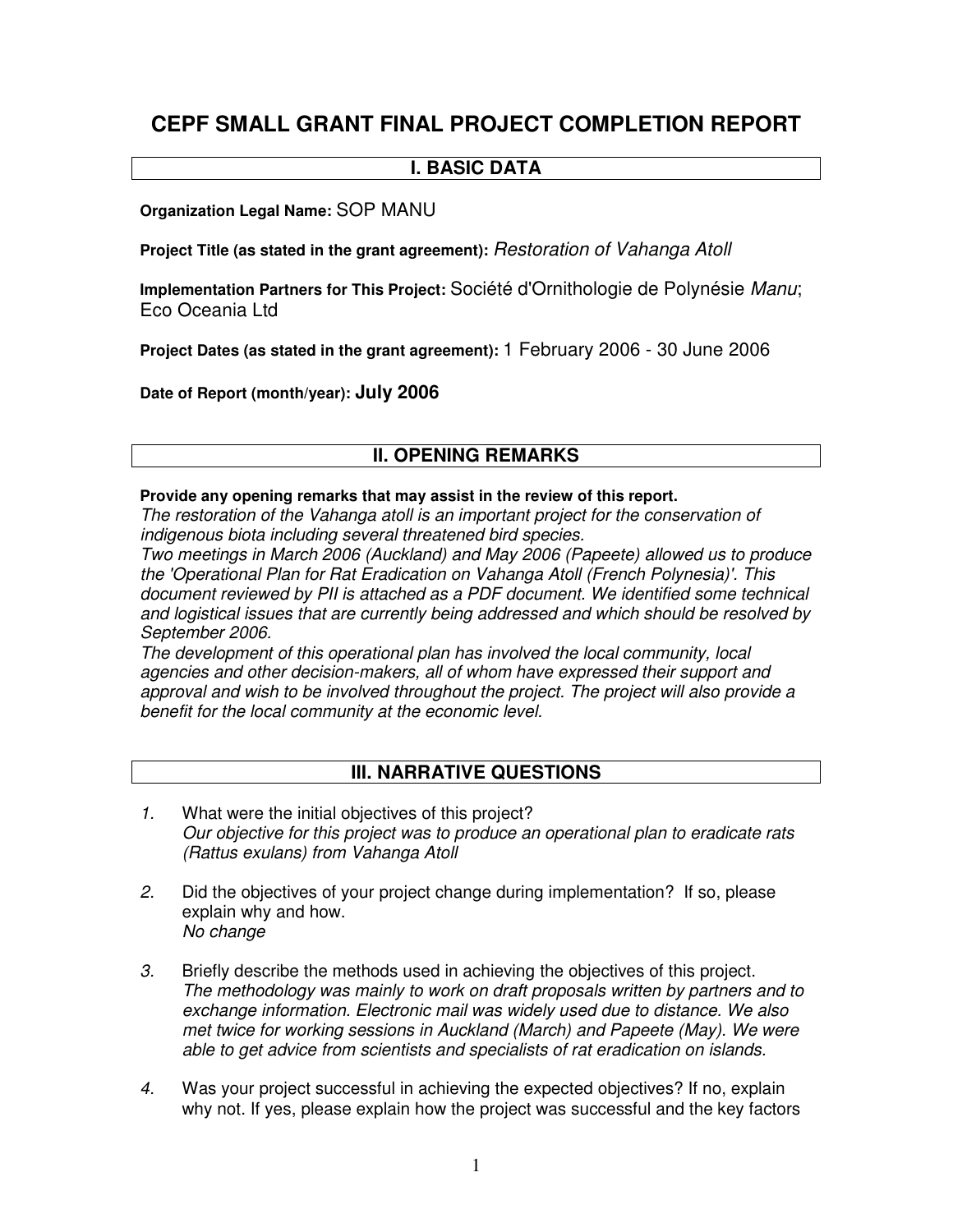that contributed to its success.

*The main goal that was to prepare an operational plan for the rat eradication on Vahanga. This was achieved but we still need to refine some data and check the situation on the atoll. It seems consumption of baits by hermit crabs may induce a risk of failure that needs to be studied on the spot through different trials. There is also a need to field-truth many logistic aspects, e.g. getting bait ashore, time taken to get baits out and complete lines, etc.*

- 5. Describe what was achieved in terms of:
	- *a)* capacity development : *a lot of technical data is now available to SOP MANU members through the collaboration and cooperation established with PII -ISSG (Auckland University) and New Zealand DoC.*
	- *b)* developing partnerships : *good links have been established with Eco Oceania Ltd, PII-ISSG, DoC*
	- *c)* raising awareness of invasive species and generating community support for their management : *SOP MANU was invited at the 1rst PILN meeting where we were able to present the project, subsequently we reported to local partner in French Polynesia about the outcomes of the PILN meeting*
	- *d)* involving the local community and other stakeholders: *as the island of Vahanga is uninhabited, we sought support from the Catholic church who owns the atolls of the Acteon group. Our main contact and community leader is Father Joel Aumeran. We have also been able to meet with the Archibishop of Papeete Mgr Hubert Coppenrath to present the project. Other local people from different island from the Tuamotu are involved (Hans Gfeller : land owner Rangiroa, Jean Kape : cultural leader in the Tuamotu).*
	- e) providing benefits to the local community and other stakeholders. *No direct benefit yet for local people but, when implemented, the project will have positive effect on copra production and on local hygienic condition of human life.*
- *6.* What was the impact of the project at the local level? *No direct impact as we only produced an operational plan but the different meetings were a good occasion to raise awareness amongst Manu members and local authorities and institutions. There the occation for MANU to built capacity on rat eradication project (methodology, logistical aspect…).*
- 7. What was the impact of the project (if any) at the national level? *The government, at the level of the Ministry of sustainable Development, has been informed during a special meeting with the Minister, M. Georges Handerson, who assured us of his total support. Manu is now able to give scientifically based technical advice to different agencies (service du développement rural)*
- *8.* Did your team experience any disappointments or failures during implementation? If so, please explain and comment on how the team addressed these disappointments and/or failures. *No special disappointment but some issues are not yet solve (as the impact of hermit crabs on the availability of bait to rats)*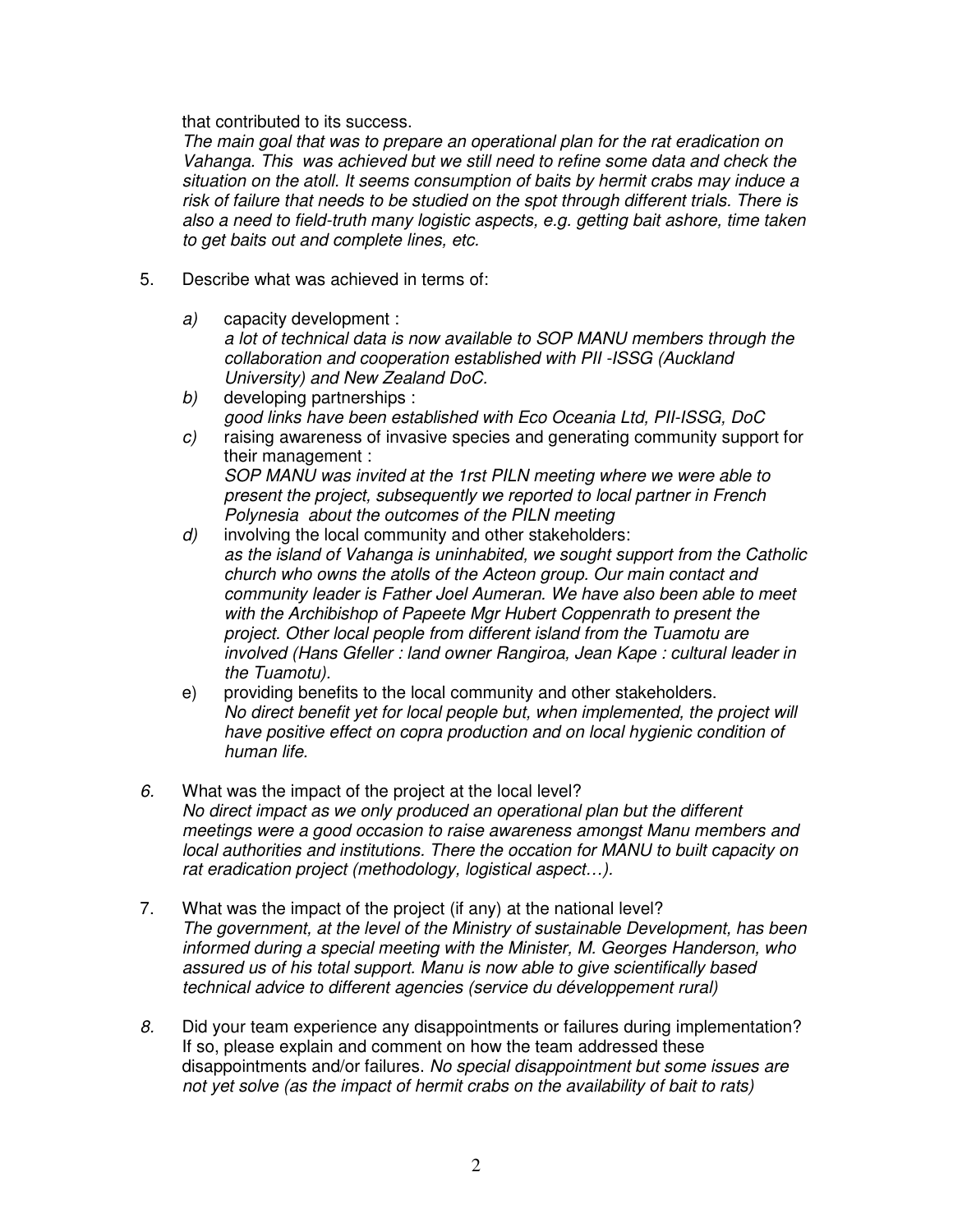- *9.* Describe the key positive and negative lessons learned from this project that would be useful to share with other organizations interested in implementing a similar project. *We found that the exchanges we had we PII and DoC were highly profitable to the project.*
- 10. How has the project been promoted? (Please enclose/attach press clippings, brochures, publications, videos, websites, photos, etc). Please describe the products developed during the project and how and to whom these were disseminated.

*The project was promoted mainly through personal information at different levels. Two stamps featuring the birds which are going to benefit from the project where released by the Post Office in collaboration with SOP MANU*

- *11.* Describe any follow-up activities you wish to implement and how you intend to do so (eg other invasive species management actions you wish to pursue, or how you plan to scale up the project to a broader area). *We need to assess the situation of rats / hermit crabs on Vahanga to be sure our data and plans are going to be efficient when we will carry on the eradication (survey and test on Vahanga due on September 2006). Then we hope to do the eradication work on June-July 2007. Further options are rat eradication on other atoll of the Actéon Groupn namely Tenarunga and Maturei Vavao. Other atolls are targeted in the future, which will benefit from the acquired experience in designing such operational plans.*
- 12. Please provide any additional information you think may assist CEPF in understanding any other aspects of your completed project.

# **IV. ADDITIONAL FUNDING**

*Provide details of any additional donors who supported this project and any funding secured for the project as a result of the CEPF grant or success of the project.*

| <b>Donor</b>      | Type of Funding*    | <b>Amount</b> | <b>Notes</b>        |
|-------------------|---------------------|---------------|---------------------|
| <b>BirdLife</b>   | Logistic support to | \$500         |                     |
| International     | Manu                |               |                     |
| Govt of French    | Project leader paid | \$6000        |                     |
| Polynesia         | by Govt             |               |                     |
| Department of     | Experts paid by     |               | (2 persons 15 days) |
| Conservation (NZ) | DoC                 |               |                     |
| <b>PII - ISSG</b> | Experts paid by     |               | $(15 \text{ days})$ |
|                   | <b>ISSG</b>         |               |                     |

*\*Additional funding should be reported using the following categories:*

- *A Project co-financing (Other donors contribute to the direct costs of this CEPF project)*
- *B Complementary funding (Other donors contribute to partner organizations that are working on a project linked with this CEPF project*
- *C Grantee and Partner leveraging (Other donors contribute to your organization or a partner organization as a direct result of successes with this CEPF project.)*